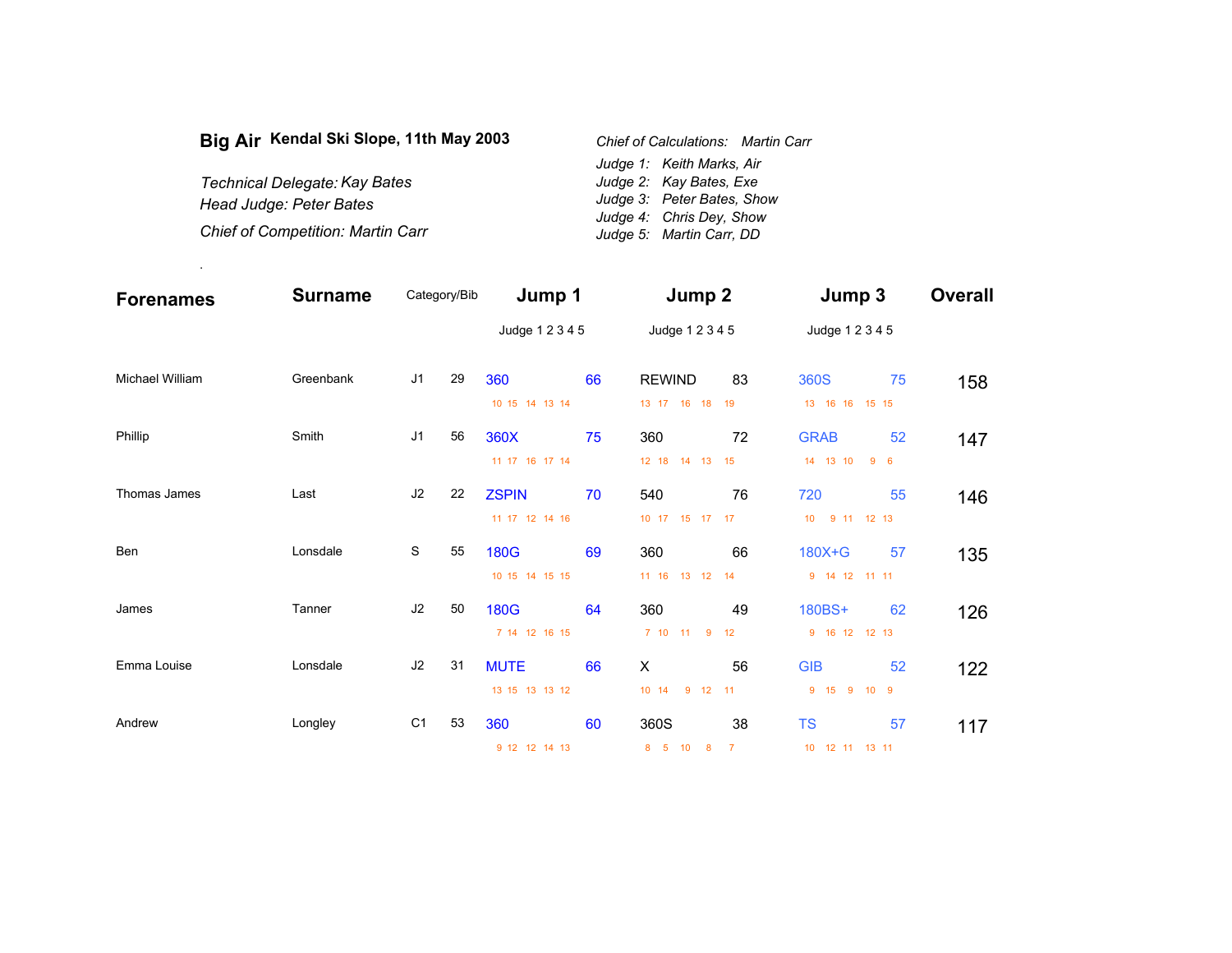| <b>Forenames</b> | <b>Surname</b> | Category/Bib   |    | Jump 1          |    | Jump 2                                    |                  | Jump 3                                     | <b>Overall</b> |
|------------------|----------------|----------------|----|-----------------|----|-------------------------------------------|------------------|--------------------------------------------|----------------|
|                  |                |                |    | Judge 1 2 3 4 5 |    | Judge 1 2 3 4 5                           |                  | Judge 1 2 3 4 5                            |                |
| Kier             | Fenton         | J2             | 60 | <b>180G</b>     | 58 | <b>TTT</b>                                | 38               | <b>GIB</b>                                 | 49<br>107      |
|                  |                |                |    | 11 8 13 13 13   |    | $9 \quad 2 \quad 12 \quad 10$             | $\overline{5}$   | 11 12 9 11 6                               |                |
| Jonathan         | Smith          | J2             | 36 | <b>GRAB</b>     | 48 | $\times$                                  | 49               | <b>GIB</b>                                 | 57<br>106      |
|                  |                |                |    | 9 9 9 12 9      |    | 12 12 7 10                                | $\boldsymbol{8}$ | 10 17 12 11 7                              |                |
| David            | Thexton        | BG             | 58 | D               | 47 | <b>JAP</b>                                | 45               | $\boldsymbol{\mathsf{X}}$                  | 52<br>99       |
|                  |                |                |    | 9 10 10 9 9     |    | 9 12 10 9                                 | 5 <sup>5</sup>   | 9 15 10 12 6                               |                |
| Andrew L         | Leeson         | C <sub>2</sub> | 37 | т               | 43 | S                                         | 49               | S                                          | 51<br>94       |
|                  |                |                |    | 8 9 8 8 10      |    | $9 \t14$<br>9<br>$\overline{\phantom{a}}$ | $\boldsymbol{8}$ | $10 \t16 \t9$<br>8 <sub>8</sub>            |                |
| Calogero Domenic | Alaimo         | C <sub>2</sub> | 39 | S               | 54 | <b>TS</b>                                 | 35               | T.                                         | 30<br>89       |
|                  |                |                |    | 10 12 11 13 8   |    | 10 3 9 9                                  | $\overline{4}$   | $10 \qquad 6 \qquad 4$<br>6 <sup>4</sup>   |                |
| Heather          | Thexton        | C <sub>1</sub> | 32 | <b>GRAB</b>     | 40 | <b>GRAB</b>                               | 38               | <b>BS</b>                                  | 36<br>76       |
|                  |                |                |    | 10 8 9 7 6      |    | 8 11 6 6                                  | $\overline{7}$   | 7 5 9 8 7                                  |                |
| Thomas           | Sherlock       | C <sub>1</sub> | 28 | T.              | 23 | T                                         | 15               | S                                          | 29<br>52       |
|                  |                |                |    | 7 2 4 6 4       |    | $5 \quad 2 \qquad 2 \qquad 2$             | $\overline{4}$   | $9 \t 7 \t 4$<br>$3\quad 6$                |                |
| Jacob            | Lawless        | BG             | 21 | S               | 24 | <b>STR</b>                                | 16               | Τ                                          | 13<br>40       |
|                  |                |                |    | 7 3 6 6 2       |    | 6 2 3 2                                   | $\mathbf{3}$     | $\mathbf{3}$<br>$2 \quad 3$<br>$2 \quad 3$ |                |
| Dominique Faye   | Nolan          | C <sub>2</sub> | 38 | S               | 35 | S                                         | 30               | S                                          | 32<br>35       |
|                  |                |                |    | 7 7 7 7 7       |    | $7 \quad 6 \qquad 7 \qquad 5$             | $5\phantom{.0}$  | 7 8 7 6 4                                  |                |
| Joseph           | <b>Birch</b>   | BG             | 34 | S               | 35 | S                                         | 31               | S                                          | 26<br>35       |
|                  |                |                |    | 8 5 7 8 7       |    | 8 8 4 5                                   | $6\overline{6}$  | $5\quad 6$<br>$7 \quad 4 \quad 4$          |                |